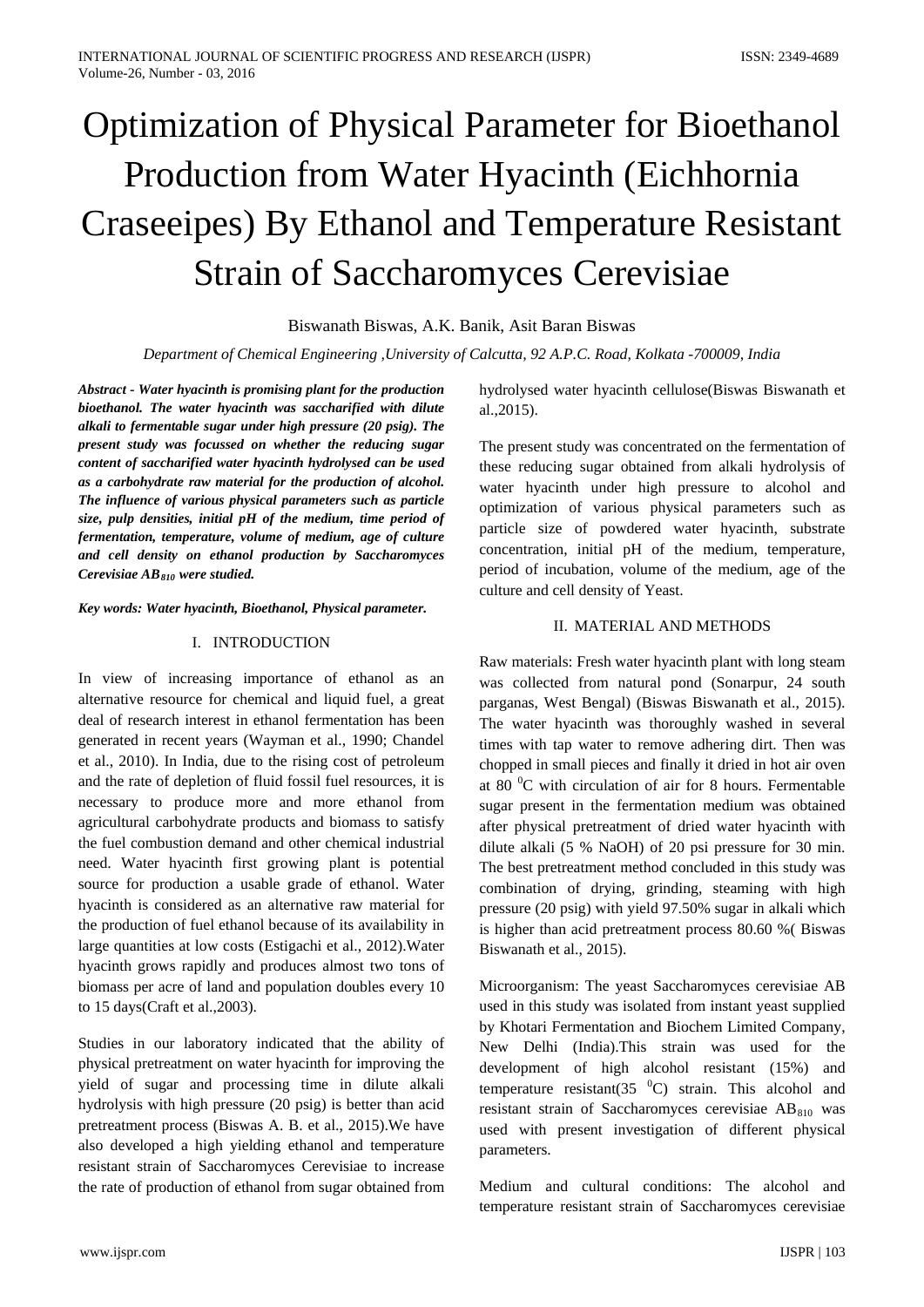$AB_{810}$  was maintain in YPD agar medium containing of yeast extract 1%, peptone 2%, dextrose 2% and agar 4%, pH was adjusted to 4.5 slant at 4  $^{0}$ C. The fermentation medium used for alcohol production contained glucose 5%( obtained from hydrolysed water hyacinth),  $KH_{2}PO_{4}$ 0.1%, NaNO<sub>3</sub> 0.2%, MgSO<sub>4</sub>.7 H<sub>2</sub>O 0.05%, Yeast extract 1% and pH 4.5.The yeast cells were harvested by washing the slant with sterilized distil water and filtering the resulting cell suspension through several layers of absorption cotton. The cell density was adjusted to  $2.6 \times 10^{7}$ cell/ml of the suspension .The cell suspension was used for the inoculation of fermentation medium. Surface culture fermentation was carried out using 500 conical flasks each containing 200 ml of medium. The flasks were then incubated at  $28\,^0C$  for 48 hours.

Determination of ethanol concentration: After alcohol fermentation the ethanol produce was determining by gas chromatography (GC) (Pye Unicam series ion) with flame ionization detector (FID) on a column of porapak-O using  $N_2$  as carrier gas. The column temperature and detector temperature was 190  $\mathrm{^0C}$  and 230  $\mathrm{^0C}$  respectively. In each case 5 µL sample was injected. The quantitative calculation of ethanol concentration was made by measuring the peak areas of sample in calibration relative to the interval standard n-Propanol used as internal standard (Mobini-Dehkordi et al., 2007).

Fermentable and non fermentable glucose was measured by AOAC method (AOAC, 1950).

#### III.RESULT AND DISCATION

Effect of particle size: In the present study, the maximum alcohol production occurred with the particle size of dried water hyacinth 30 to 40 mesh, with increase or decrease in size of the substrate, the production of alcohol decrease (Table:1).Smaller particle size of dried water hyacinth was more susceptible to microbial attack than the larger size because with decreasing particle size, surface area of the substrate particles increased and hence better contact occurred(Ghosh Runa et al.,1998).Fine mesh size of the dried water hyacinth particles will result in greater surface area which aid maximum alcohol production.

Table 1: Effect of particle size on Bioethanol production from water hyacinth by Saccharomyces cerevisiae  $AB_{810}$ .

| S. No. | Particle size<br>(mesh) | Ethanol production<br>% (w/v) |
|--------|-------------------------|-------------------------------|
|        | $-10$ to $-20$          | 5.5                           |
|        | $-20$ to 40             | 6.7                           |
| っ      | $-40$ to-60             | 6.0                           |
|        | $-60$ to $-80$          | 5.5                           |
|        | $-80$ to $-100$         | 5.5                           |

Effect of pulp density: The quantity of alcohol production reached a maximum with the pulp density (dried water hyacinth)of 5%.It is seen that higher or lower the quantity of water hyacinth beyond 5%.there was lowered the production of alcohol.(Table:2)

| Table 2: Effect of pulp densities on Bioethanol production from |
|-----------------------------------------------------------------|
| water hyacinth by Saccharomyces cerevisiae $AB_{810}$ .         |

| S.<br>No. | Pulp density % | Ethanol production%<br>(w/v) |
|-----------|----------------|------------------------------|
|           | 3.0            | 5.0                          |
| 2         | 4.0            | 6.7                          |
| 3         | 5.0            | 7.0                          |
|           | 6.0            | 5.8                          |
| 5         | 7.0            | 5.0                          |

Effect of initial pH: Initial the pH of the production medium was adjusted using 0.1(N) NaOH and 0.1 (N) HCl. The effect of pH on alcohol production was examined among different levels (3.5 to 6.0) of initial pH of the media. Production of alcohol was maximum (7.4%) at pH 5.0 by Saccharomyces cerevisiae  $AB_{810}$  (Fig. 1) with farther increase in pH production decreased.



Fig. 1 Effect of initial pH of the medium on Bioethanol production

Effect of period of incubation: To determine the optimum period of incubation for alcohol production the culture media were incubated for different period from 24 to 72 hour and it was observed that at 48 hour incubation the production of alcohol was maximum (Fig. 2).



Fig. 2 Effect of time period of fermentation on Bioethanol production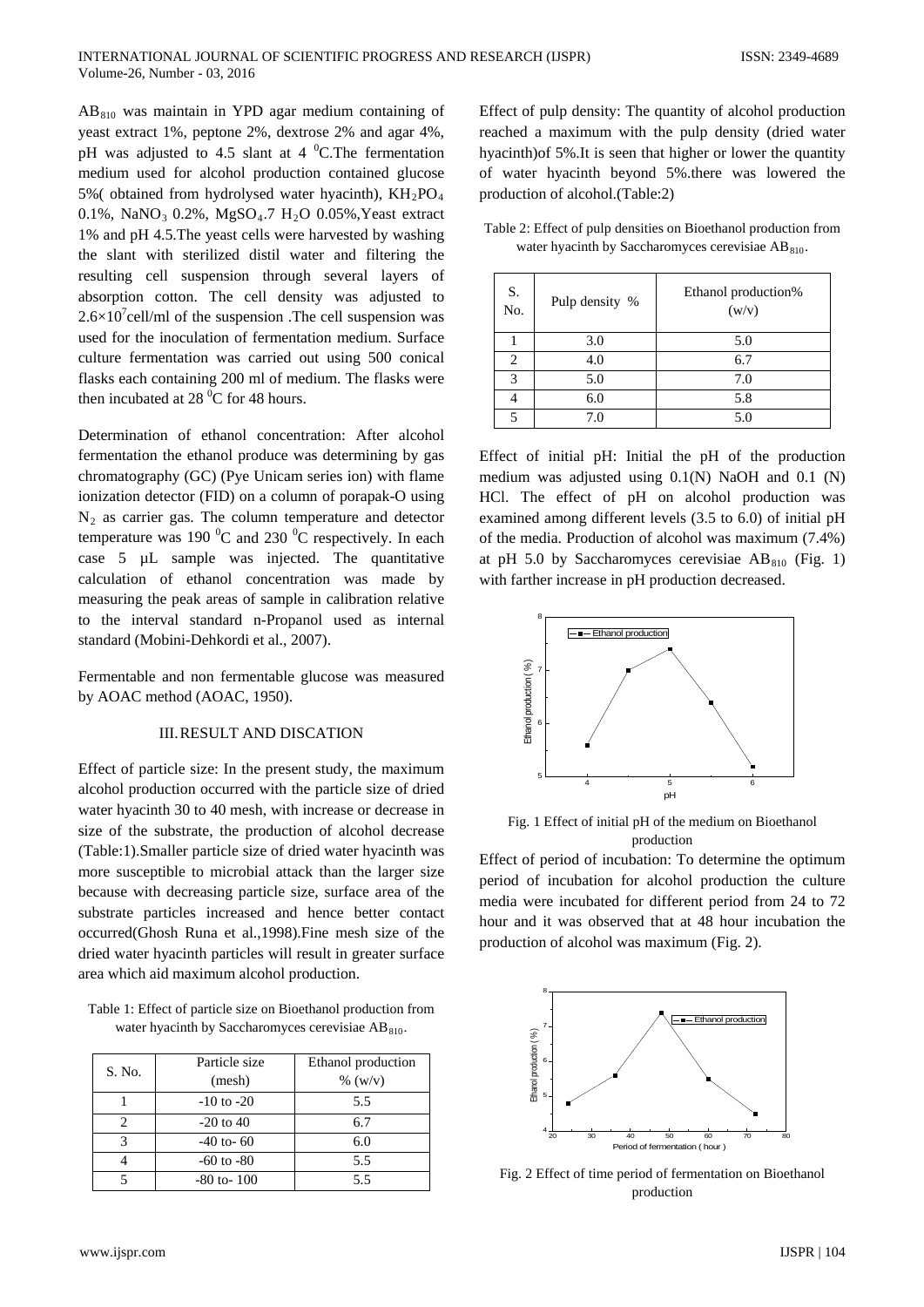Effect of temperature: The effect of wide range of operational temperature  $(25^0)$  to  $30^0$ C) on alcohol production from water hyacinth was carried out in flasks. At 28 $\mathrm{^0C}$  maximum yield of alcohol (7.4 %) was obtained by the experimental strain Saccharomyces cerevisiae  $AB_{810}$ . Temperature also plays an important role in growth rate of microorganism.



Fig. 3 Effect of temperature on Bioethanol production

The shift in temperature can after the utilization rate of one component as compared to other, thus unbalance the media with respect to growth (Fig. 3).

Effect of different volume of medium: To optimize the volume of the medium, five different volumes were examined. After 48 hour of incubation, it was observed that alcohol productions highest for 200ml medium contained in a 500 ml Erlenmeyer flask. Too high media volume may dilute the alcohol content whereas too low a volume may give insufficient nutrient for the growth of the microorganism production of desired metabolite declines sharply (Table: 3).

Table 3: Effect of different volume of medium on Bioethanol production from water hyacinth by Saccharomyces cerevisiae  $AB_{810}$ .

| S.<br>No. | Volume of medium<br>(ml) | Ethanol production %<br>(w/v) |
|-----------|--------------------------|-------------------------------|
|           | 100                      | 5.2                           |
| 2         | 150                      | 6.7                           |
| 3         | 200                      | 7.4                           |
|           | 250                      | 6.5                           |
|           | 300                      | 5.6                           |

Effect of the age of the culture: To study the effect of age of inoculums five different ages (24 to 72 hours) of inoculums were studied to yield maximum amount of alcohol. Maximum efficiency to produce alcohol by the yeast was observed at 48 hour age. It is probably at the late lag phase and early lag phase of growth, the rate of alcohol production is highest by yeast.24 hour might too

early to reach at the late lag phase and more than 60 hours as too late and the growth of the yeast may go to the late lag phase or stationary phase(Table : 4).

| Table 4: Effect of age of culture on Bioethanol production from |  |
|-----------------------------------------------------------------|--|
| water hyacinth by Saccharomyces cerevisiae $AB_{810}$ .         |  |

| S.<br>No. | Age of culture<br>(hour) | Ethanol production %<br>(w/v) |
|-----------|--------------------------|-------------------------------|
|           | 24.0                     | 3.5                           |
| 2         | 36.0                     | 5.4                           |
| 3         | 48.0                     | 7.4                           |
| 4         | 60.0                     | 6.4                           |
| 5         | 72.0                     | 6.0                           |

Effect of cell density of inoculum: Five different cell densities of inoculum were studied to optimize the cell density needed for the maximum alcohol production by Saccharomyces Cerevisiae  $AB_{810}$ . The maximum alcohol production was observed at  $3.0 \times 10^{7}$ cell/ml of inoculum size .Above and below  $3.0 \times 107$ cell/ml alcohol productions was decreased gradually. Too low a cell density may give insufficient biomass and too high density may produce too much biomass and deplete the substrate of nutrient necessary for alcohol fermentation (Table: 5).

Table 5: Effect of cell density of inoculums on Bioethanol production from water hyacinth by Saccharomyces cerevisiae  $AB_{810}$ .

| S.<br>No.      | Cell density of<br>inoculums $(10^7$ cell/ml) | Ethanol production %<br>(w/v) |
|----------------|-----------------------------------------------|-------------------------------|
|                | 2.0                                           | 6.0                           |
| $\mathfrak{D}$ | 2.6                                           | 7.4                           |
| 3              | 3.0                                           | 8.4                           |
| 4              | 3.5                                           | 6.8                           |
| ς              | 4.0                                           | 5.8                           |

#### IV.CONCLUSION

Therefore, from our present experimental study, it was concluded that using minimum salt medium, by optimizing different physical parameters, production of alcohol was increased from 6.7 to 8.4%.by the alcohol and temperature resistant strain of Saccharomyces cerevisiae  $AB<sub>810</sub>$ 

#### V. FUTURE SCOPES

Further studies are in progress to assess the nutrient requirements of the yeast and to make the whole process industrially feasible.